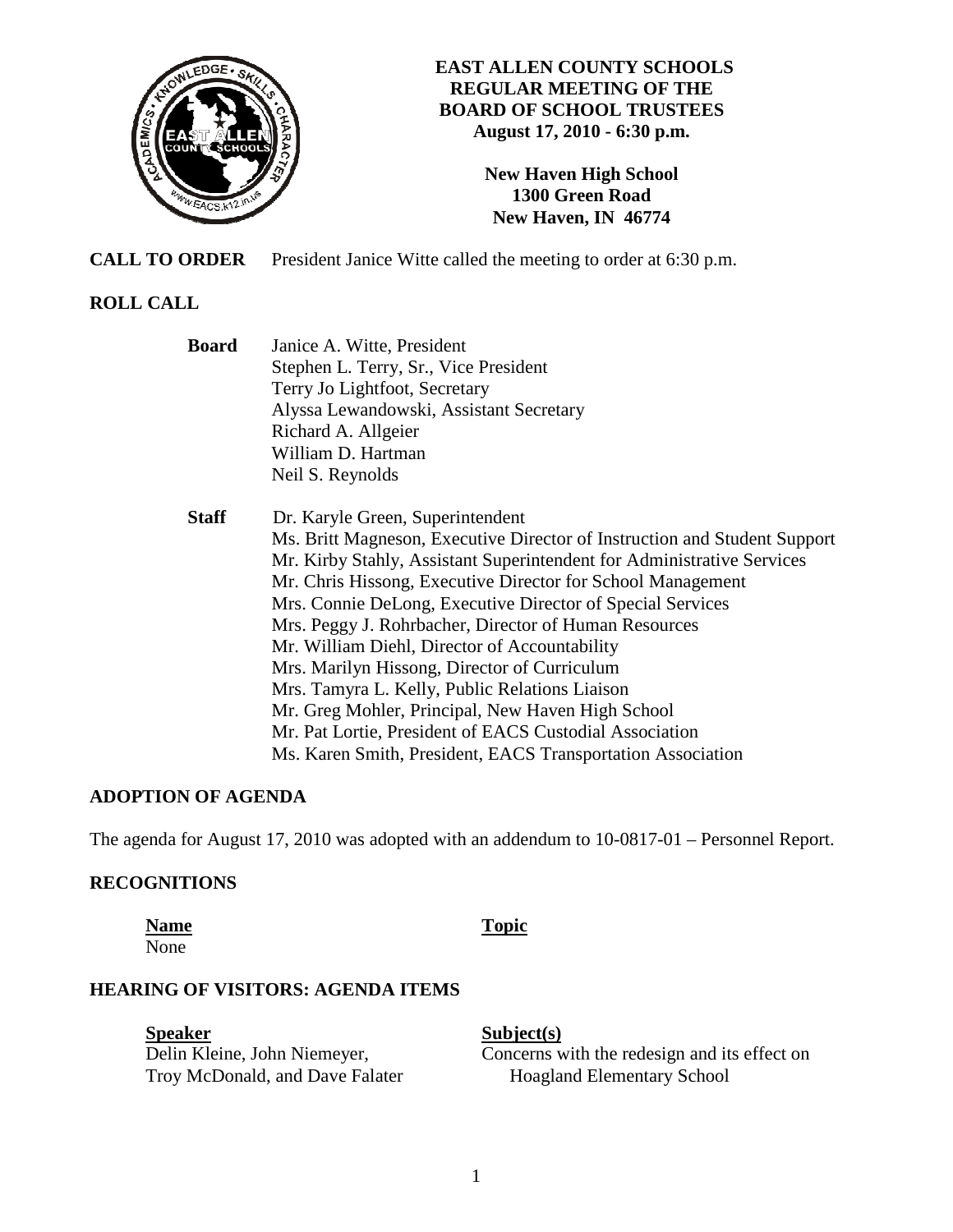## **SUPERINTENDENT COMMUNICATIONS**

**Speaker(s)**<br>
Kirby Stahly<br>
Budget P

**Budget Presentation** 

## **ACTION AGENDA**

### **CONSENT MOTION:**

| 10-0817-01 | <b>Approval of Human Resources Report with Correction</b>                                                                                                                                          |  |  |
|------------|----------------------------------------------------------------------------------------------------------------------------------------------------------------------------------------------------|--|--|
| 10-0817-02 | <b>Approval of Financial Reports</b>                                                                                                                                                               |  |  |
| 10-0817-03 | <b>Approval of Meetings and Conferences Reports</b>                                                                                                                                                |  |  |
| 10-0817-01 | <b>Approval of Human Resources Report and Addendum</b>                                                                                                                                             |  |  |
| 10-0817-02 | <b>Approval of Financial Reports</b>                                                                                                                                                               |  |  |
| 10-0817-03 | <b>Approval of Meetings and Conferences Requests</b>                                                                                                                                               |  |  |
| 10-0817-04 | <b>Approval of Application and Receipt of Summer Center Funding From the</b><br><b>Foellinger Foundation for Summer 2011-13 Programming</b>                                                        |  |  |
| 10-0817-05 | Approval of Application and Receipt of Funds for the Non-English Speaking<br><b>Program (NESP) Grant</b>                                                                                           |  |  |
| 10-0817-06 | Approval of Contract with YMCA of Greater Fort Wayne for School-Age Childcare                                                                                                                      |  |  |
| 10-0817-07 | <b>Approval of Amendment to East Allen County Schools' Section 125 Flexible</b><br><b>Benefit Plan</b>                                                                                             |  |  |
| 10-0817-08 | <b>Approval of Meet and Confer Recommendations</b>                                                                                                                                                 |  |  |
| 10-0817-09 | Approval to Advertise Proposed Budgets for the 2011 Capital Projects Fund<br>and Bus Replacement Fund<br>Motion: That the Board of School Trustees approve items one through nine<br>as presented. |  |  |
|            |                                                                                                                                                                                                    |  |  |
|            |                                                                                                                                                                                                    |  |  |

### **NEW BUSINESS**

- 1. Contract for Professional Development with Pearson Group
- 2. SY2010/2011 High Ability Gifted / Talented Education funding
- 3. Title II Formula Grant
- 4. Agreement with Cognitive Renewal Training & Consultation